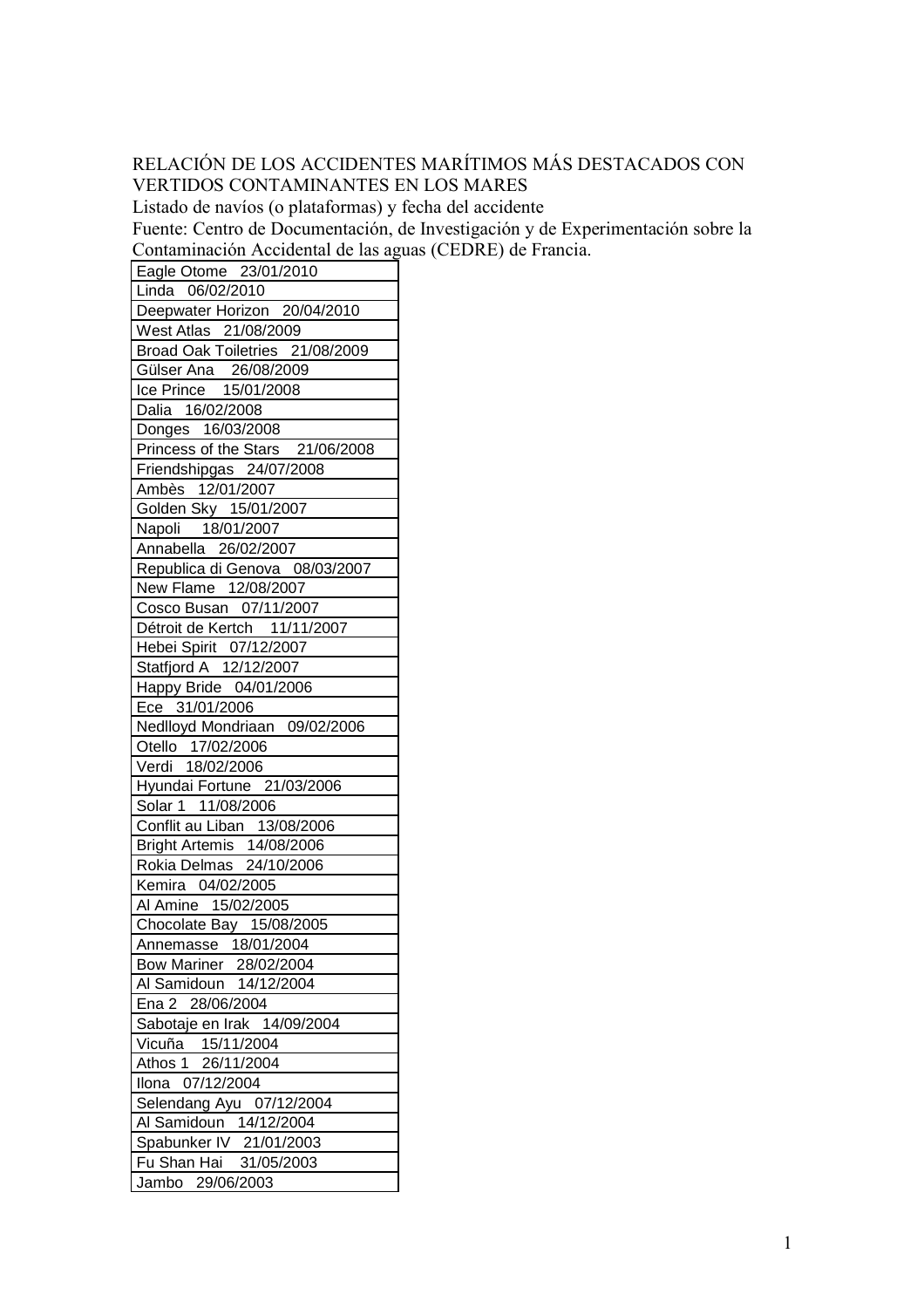| Tasman Spirit 27/07/2003                               |
|--------------------------------------------------------|
| Adamandas 22/09/2003                                   |
| Lykes Liberator 02/02/2002                             |
| Norrisia 04/03/2002                                    |
| Camadan 12/03/2002                                     |
| Co-op Venture 25/07/2002                               |
| Bow Eagle 26/08/2002                                   |
| Limburg 06/10/2002                                     |
| Barbaros Kiran 30/10/2002                              |
| Hanjin Pennsylvania 11/11/2002                         |
| Prestige 13/11/2002                                    |
| Tricolor  14/12/2002                                   |
| Jessica 16/01/2001                                     |
| Balu 20/03/2001                                        |
| Normandie 27/03/2001                                   |
| Baltic Carrier 29/03/2001                              |
|                                                        |
| Averity 26/09/2001<br>Pipeline trans-Alaska 04/10/2001 |
|                                                        |
| Melbridge Bilbao 12/11/2001                            |
| Martina 28/03/2000                                     |
| Treasure 20/06/2000                                    |
| Eurobulker IV 08/09/2000                               |
| Natuna Sea 03/10/2000                                  |
| levoli Sun 31/10/2000                                  |
| Bunga Teratai Satu 02/11/2000                          |
| Castor 31/12/2000                                      |
| Coral Bulker 25/12/2000                                |
| Multitank Ascania 19/03/1999                           |
| Enalios Thetis 06/05/1999                              |
| Djakarta 10/07/1999<br>Rofayda 28/07/1999              |
|                                                        |
| Laura d'Amato 03/08/1999                               |
| La Loire 18/08/1999                                    |
| Ever Decent 28/08/1999                                 |
| Junior M 04/10/1999                                    |
| Dolly 05/11/1999                                       |
| Erika 12/12/1999                                       |
| Port Militaire de Brest 20/01/1998                     |
| Dogruyollar IV 02/02/1998                              |
| Ban-Ann 06/1998                                        |
| Canal de Nantes à Brest                                |
| 18/08/1998                                             |
| Bahamas 24/08/1998                                     |
| Champion Trader 29/10/1998                             |
| Bobo 06/11/1998                                        |
| Panam Perla 10/11/1998                                 |
| Apus 17/12/1998                                        |
| Nakhodka 02/01/1997                                    |
| Bona Fulmar 18/01/1997                                 |
| Konemu 23/01/1997                                      |
|                                                        |
| San Jorge 08/02/1997                                   |
| Albion II 18/02/1997                                   |
| Katja 07/08/1997                                       |
| Allegra 01/10/1997                                     |
| Green Lily 19/11/1997                                  |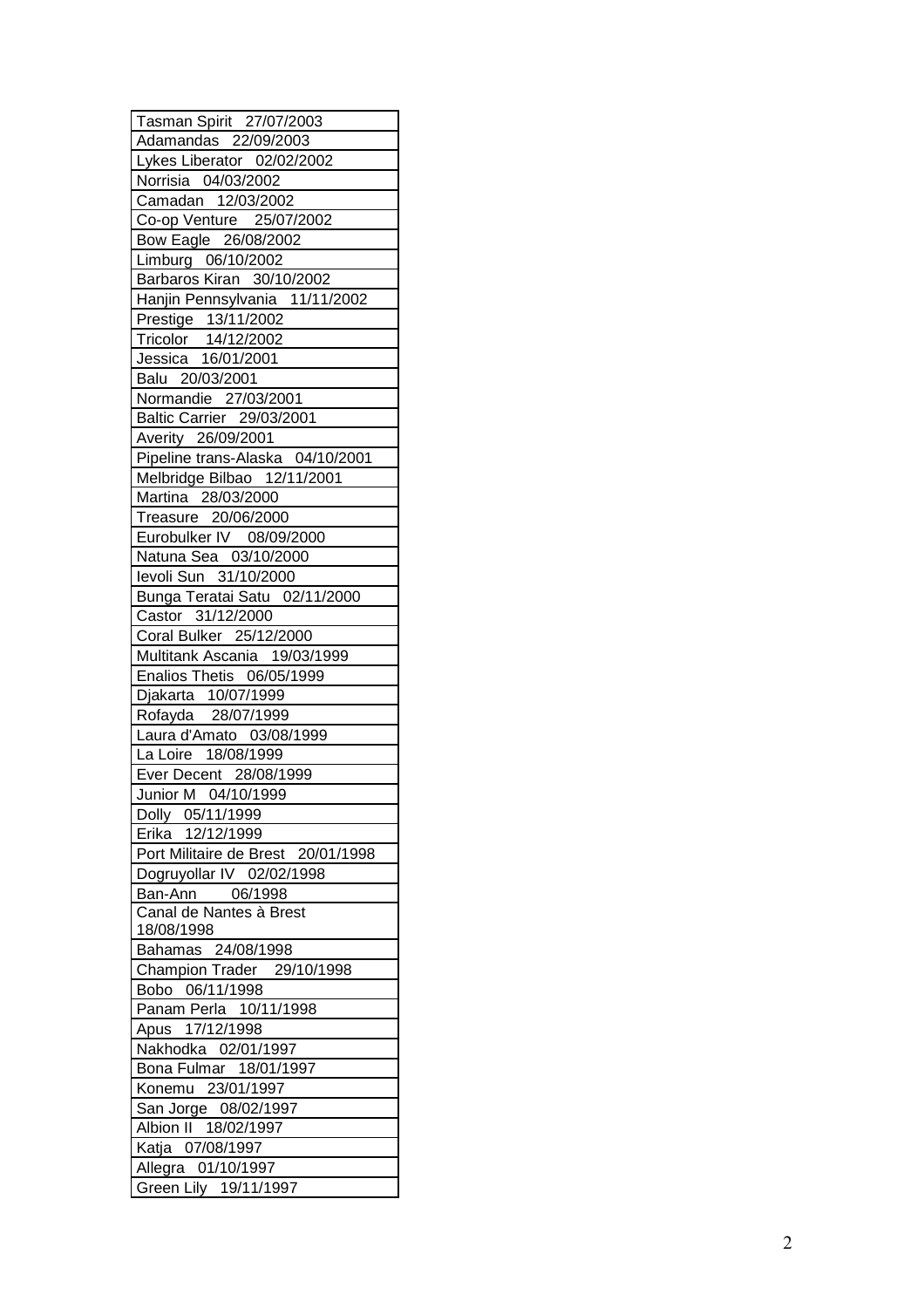| Abdul Rahman 20/11/1997                                        |
|----------------------------------------------------------------|
| Carla 24/11/1997                                               |
| Rosa M 30/11/1997                                              |
| Kairo 31/12/1997                                               |
| Kaptan Manolis   10/01/1996                                    |
| Anis Rose 30/01/1996                                           |
| Kira 09/02/1996                                                |
| Sea Empress 15/02/1996                                         |
| Canal de la Deule 03/06/1996                                   |
| Fénès 25/09/1996                                               |
| Igloo Moon 06/11/1996                                          |
|                                                                |
| Chung Mu 09/03/1995                                            |
| Infiniti 1995<br>Sea Prince 23/07/1995<br>Weisshorn 27/02/1994 |
|                                                                |
|                                                                |
| Nassia 13/03/1994                                              |
| Cynthia M 15/03/1994                                           |
| Cercal 02/10/1994                                              |
| Neptune Aries 03/10/1994                                       |
| Pionersk 31/10/1994                                            |
| New World 21/12/1994                                           |
| Braer 05/01/1993                                               |
| British Trent 03/06/1993                                       |
| Borodinskoye Polye 17/11/1993                                  |
| Sherbro 08/12/1993                                             |
| Grape One 09/12/1993                                           |
| 1992<br>Ariel                                                  |
| Santa Clara I 04/01/1992                                       |
| Nordfrakt 25/10/1992                                           |
| Aegean Sea 03/12/1992                                          |
| Kimya 06/01/1991                                               |
| Continental Lotus 21/01/1991                                   |
| Guerra del Golfo 26/01/1991                                    |
| Alessandro Primo 01/02/1991                                    |
| Vistabella 07/03/1991                                          |
| Haven 11/04/1991                                               |
| Erato 21/10/1991                                               |
|                                                                |
| Stora Korsnäs Link I 05/11/1991                                |
| Svangen 10/11/1991                                             |
| Scaieni 07/12/1991                                             |
| Val Rosandra 28/04/1990                                        |
| Rosebay 12/05/1990                                             |
| Sea Spirit 08/08/1990                                          |
| Bahia Paraiso 28/01/1989                                       |
| Perintis 13/03/1989                                            |
| Exxon Valdez 24/03/1989                                        |
| Marao 14/07/1989                                               |
| Oostzee 18/07/1989                                             |
| Phillips Oklahoma 17/09/1989                                   |
| Khark 5 19/12/1989                                             |
| Aragon 29/12/1989                                              |
| Brea 22/01/1988                                                |
| Amazzone 30/01/1988                                            |
| Ocean Spirit 15/04/1988                                        |
|                                                                |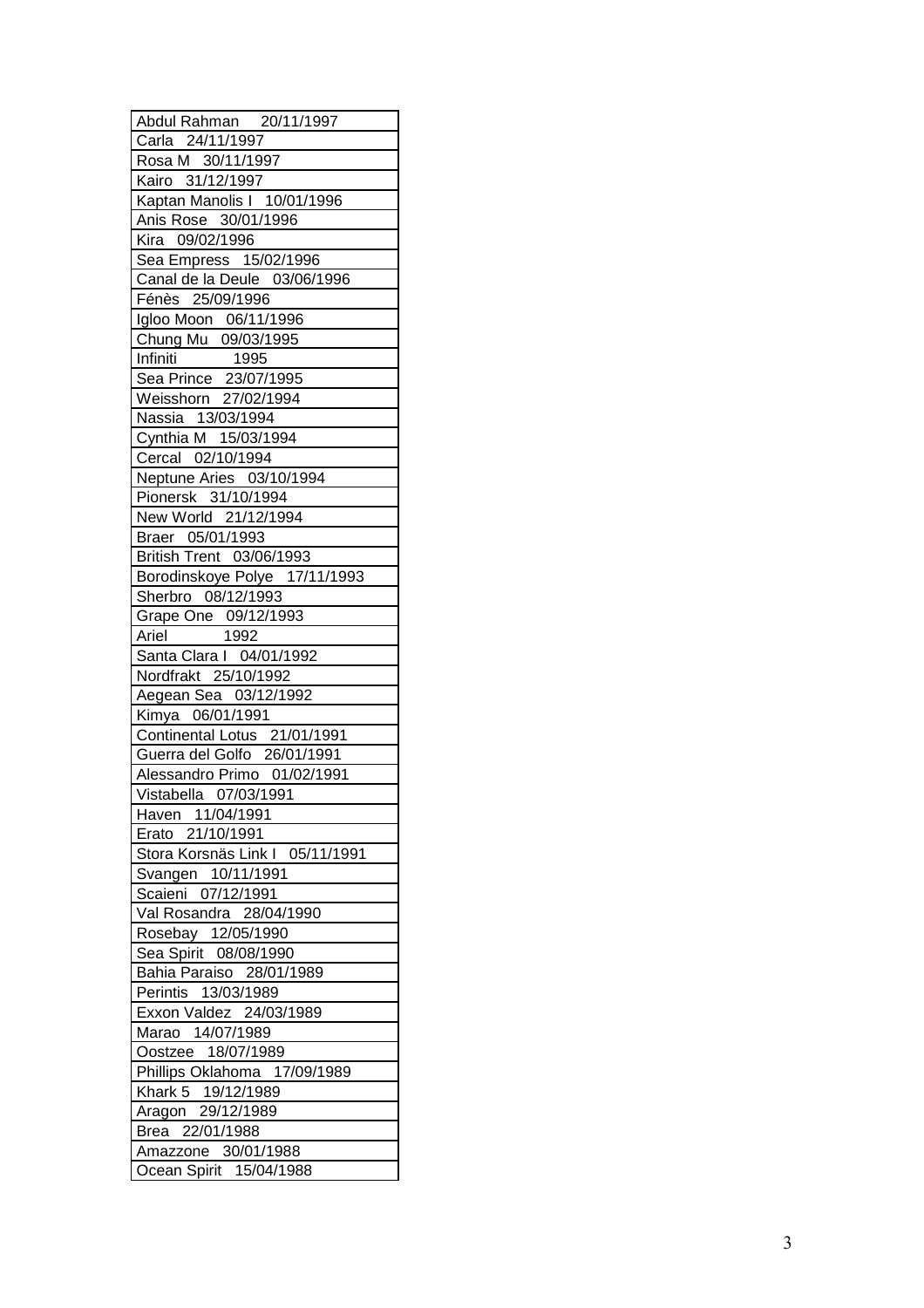| Anna Broere 27/05/1988                                |
|-------------------------------------------------------|
| Kini Kersten 01/01/1987                               |
| Herald of Free Enterprise                             |
| 06/03/1987                                            |
| Skyron 30/05/1987                                     |
| Vitoria 23/06/1987                                    |
| Cason 05/12/1987                                      |
| Castillo de Salas 11/01/1986                          |
| Kowloon Bridge 22/11/1986                             |
| Petragen One 26/05/1985                               |
| Ariadne 24/08/1985                                    |
| Rio Neuquen 27/07/1984                                |
| Puerto Rican 31/10/1984                               |
| Brigitta Montanari 16/11/1984                         |
| Nowruz 24/01/1983                                     |
| Cuve au Brésil 05/05/1983                             |
| Sivand 28/08/1983                                     |
| Good Lion 19/12/1983                                  |
| Tanio 07/03/1980                                      |
| Ibsa I et Ibsa II 27/04/1980                          |
| Testbank 22/07/1980                                   |
| Betelgeuse 08/01/1979                                 |
| Sea Valiant 13/03/1979                                |
|                                                       |
| Gino 28/04/1979                                       |
| Ixtoc 1 03/06/1979                                    |
| Atlantic Empress 19/07/1979                           |
| Peter Sif 15/11/1979                                  |
| Sindbad 10/12/1979                                    |
| Turgut Reis 15/12/1979                                |
| Pavlos V 11/01/1978                                   |
| Amoco Cadiz 16/03/1978                                |
| Eleni V 06/05/1978                                    |
| Christos Bitas 12/10/1978<br>Esso Bernicia 30/12/1978 |
|                                                       |
| Andros Patria 31/12/1978                              |
| Burgenstein 10/01/1977                                |
| Irenes Challenge 18/01/1977                           |
| Bravo 22/04/1977                                      |
| René 16 16/01/1976                                    |
| Olympic Bravery 24/01/1976                            |
| Urquiola 12/05/1976<br>Boehlen 15/10/1976             |
|                                                       |
| Afran Zodiac 11/01/1975                               |
| Jakob Maersk 29/01/1975                               |
| Lindenbank 17/08/1975                                 |
| Pacific Colocotronis 28/09/1975                       |
| Olympic Alliance 12/11/1975                           |
| Saint Mary 14/01/1974                                 |
|                                                       |
| Sygna 26/05/1974<br>Cavtat 14/07/1974                 |
|                                                       |
| Yuyo Maru Nº10 09/11/1974                             |
| Universe Leader 22/11/1974                            |
| Amalie Essberger 13/01/1973                           |
| Conoco Britannia 24/06/1973                           |
| Dona Marika 05/08/1973                                |